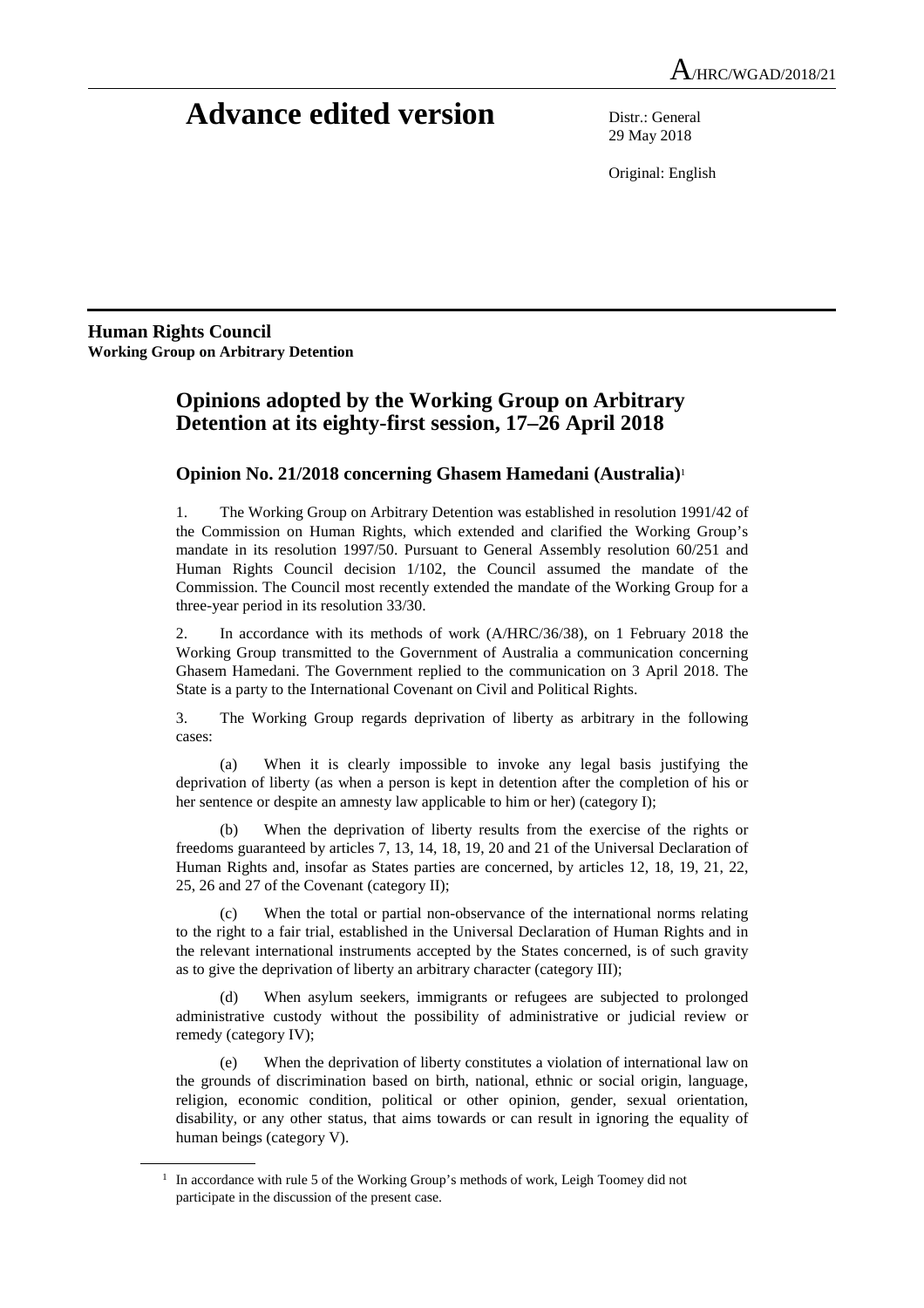#### **Submissions**

#### *Communication from the source*

4. Mr. Hamedani, born in 1973, is an Iranian national. He usually resides at the Villawood Immigration Detention Centre in New South Wales, Australia.

5. The source reports that Mr. Hamedani is a former intelligence officer who fled the Islamic Republic of Iran in the context of being court martialled and persecuted, following his refusal to support the regime of Bashar al-Assad in the Syrian Arab Republic. He is reported to have suffered significant torture and trauma.

#### *Arrest and detention*

6. According to the source, Mr. Hamedani arrived on Christmas Island, Australia, by boat on 5 August 2013 in order to seek asylum. He was immediately detained by officials from the Department of Immigration and Border Protection. The source reports that all persons arriving by boat are issued with a type of warrant issued by the Department, but no documents are currently available.

7. The source submits that, on 19 July 2013, the Government of Australia declared a new policy that all persons seeking asylum and arriving by boat would be transferred to a regional processing centre and would not be permitted to engage the protection obligations of Australia. On or about 5 August 2013, Mr. Hamedani was therefore transferred to Manus Island, Papua New Guinea, where he was placed in administrative detention. The source also submits that Mr. Hamedani has been recognized as a refugee by the Government of Papua New Guinea since March 2015.

8. On 5 August 2016, Mr. Hamedani was reportedly transferred to Australia for medical treatment. In that respect, the source notes that he has been diagnosed with a range of mental health disorders, including post-traumatic stress disorder. However, he has now been in closed administrative detention for a period of approximately four and a half years and continues to be detained at the Villawood Immigration Detention Centre.

9. According to the source, Mr. Hamedani is being detained on the basis of the Australian Migration Act 1958. The Act specifically provides in sections 189 (1), 196 (1) and 196 (3) that unlawful non-citizens must be detained and kept in detention until they are: (a) removed or deported from Australia; or (b) granted a visa. In addition, section 196 (3) specifically provides that even a court cannot release an unlawful non-citizen from detention unless the person has been granted a visa.

#### *Legal analysis*

10. The source submits that the detention of Mr. Hamedani constitutes an arbitrary deprivation of his liberty, falling under categories II, IV and V.

11. The source considers that Mr. Hamedani has been deprived of liberty as a result of the exercise of his right guaranteed by article 14 of the Universal Declaration of Human Rights, whereby everyone has the right to seek and to enjoy in other countries asylum from persecution. The source thus submits that the detention of Mr. Hamedani constitutes an arbitrary deprivation of his liberty, falling under category II.

12. The source also submits that Mr. Hamedani, as a refugee, who is subject to prolonged administrative custody, has not been guaranteed the possibility of administrative or judicial review or remedy.

13. With regard to sections 189 (1), 196 (1) and 196 (3) of the Migration Act, the source highlights that, in the case of Mr. Hamedani, removal or deportation would constitute refoulement, and he is ineligible for a visa in Australia as he has been included in the regional processing arrangement between Australia and Papua New Guinea. In that respect, the source asserts that, under international law, Australia was responsible for Mr. Hamedani's transfer to and detention on Manus Island.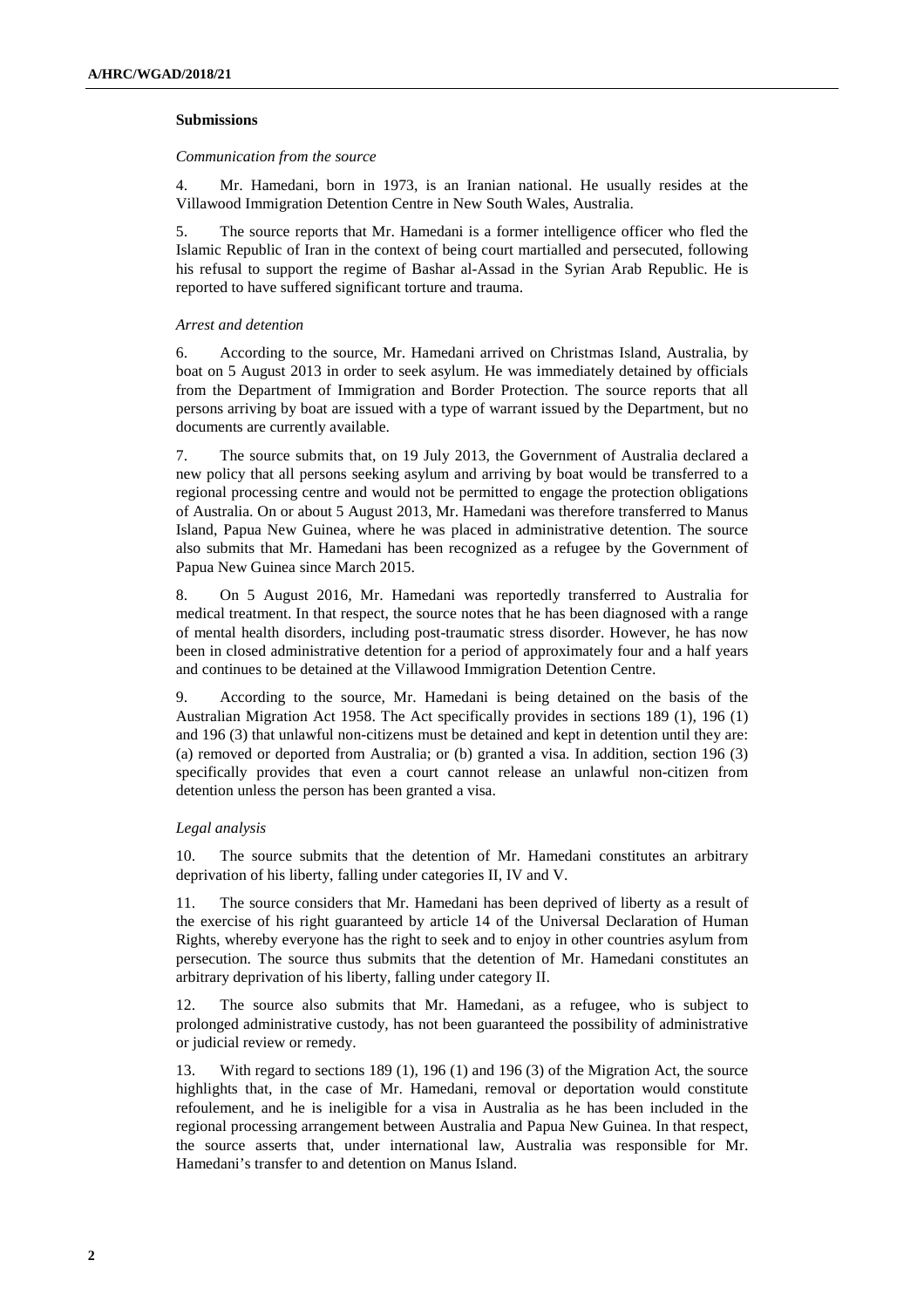14. The source notes that the High Court of Australia upheld the mandatory detention of non-citizens as a practice that is not contrary to the Constitution of Australia.<sup>2</sup> The source also notes that the Human Rights Committee held that there is no effective remedy for people subject to mandatory detention in Australia.<sup>3</sup> As such, there is little chance that Mr. Hamedani's detention will be the subject of a real administrative or judicial review or remedy. His detention thus constitutes an arbitrary deprivation of liberty, falling under category IV.

15. Furthermore, the source submits that Australian citizens and non-citizens are not equal before the courts and tribunals of Australia. The effective result of the decision of the High Court in *Al-Kateb v. Godwin* is that, while Australian citizens can challenge administrative detention, non-citizens cannot. The detention of Mr. Hamedani thus constitutes an arbitrary deprivation of his liberty, falling under category V.

16. The source underlines that Mr. Hamedani has exhausted all domestic remedies to secure his release into the Australian community. Due to the fact that Mr. Hamedani has been included in the regional processing arrangement with Papua New Guinea, his domestic remedies are reportedly extremely limited. Indeed, the only domestic remedy is for Mr. Hamedani to appeal to the Minister for Immigration and Border Protection to be granted a community detention placement under the Migration Act. It is understood by the source that, in May 2017, the Department of Immigration and Border Protection generated such an application in order to place Mr. Hamedani in community detention. However, several months later, no response has reportedly been received and Mr. Hamedani remains in detention.

17. In that respect, the source notes that some community detention applications are processed within two weeks. The source states that it is obviously possible for the Government of Australia to deal with community detention placement requests in a short period of time. No explanation has reportedly been given for the delay in processing Mr. Hamedani's application.

#### *Response from the Government*

18. On 1 February 2018, the Working Group transmitted the allegations from the source to the Government of Australia under its regular communications procedure. The Working Group requested the Government to provide, by 3 April 2018, detailed information about the current situation of Mr. Hamedani and any comments on the source's allegations.

19. In its reply of 3 April 2018, the Government explains that its border protection policies aim to disrupt and deter people from engaging people smugglers and attempting dangerous journeys to Australia by boat. Its policies were implemented in response to a dramatic increase in the number of people attempting illegal migration to Australia by boat between 2008 and 2013.

20. The Government notes that under its current border protection policy, illegal maritime arrivals — referred to in the Migration Act as unauthorized maritime arrivals will be returned to their departure points or homes, or transferred to a regional processing country and will thus not settle permanently in Australia. According to the Government, those policies have succeeded in stemming the flow of boats, disrupting the peoplesmuggling business model and preventing loss of life at sea.

21. Consistent with the Migration Act, illegal maritime arrivals who arrived in Australia after 13 August 2012 have been taken to a regional processing country, either Papua New Guinea or Nauru, to assess their protection claims. The position of the Government is that it has not and does not exercise effective control over persons taken to Papua New Guinea under regional processing arrangements.

22. According to the Government of Australia, the former Manus Regional Processing Centre was a matter for the Government of Papua New Guinea as it was located within that

<sup>2</sup> See decision in *Al-Kateb v. Godwin* (2004) 219 CLR 562.

<sup>3</sup> See *C. v. Australia* (CCPR/C/76/D/900/1999)*.*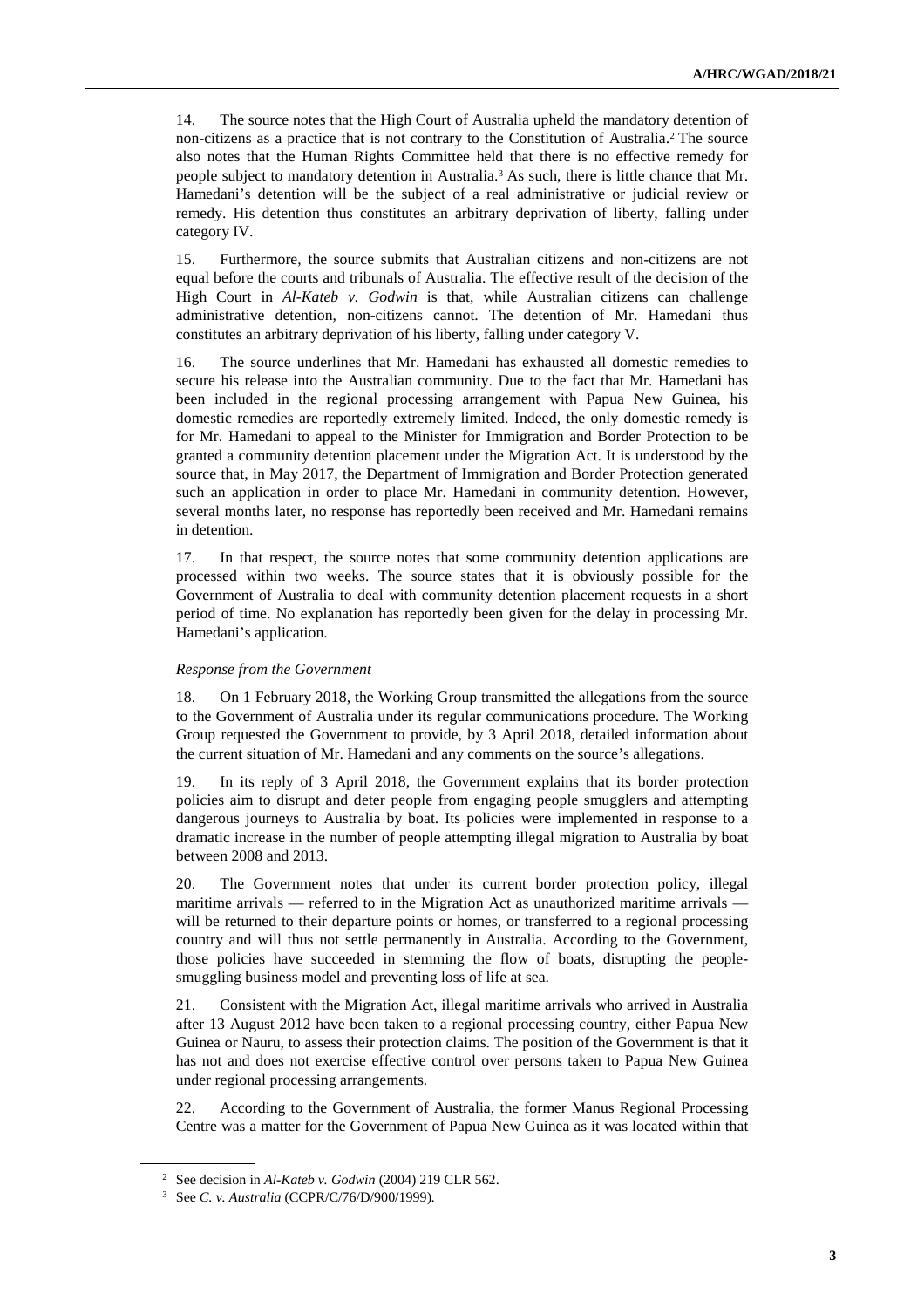country's sovereign territory and was managed and administered under its domestic law and in accordance with its international legal obligations. Once the transferees were in Papua New Guinea, which is relevantly a party to the Convention relating to the Status of Refugees and the Covenant, the obligations of Papua New Guinea under those international instruments were engaged.

23. The Government notes that it supports the Governments of Papua New Guinea and Nauru to meet the health needs of persons transferred there. Some individuals have presented health issues that require medical treatment not available in a regional processing country. Some of those individuals, including Mr. Hamedani, have been transferred to Australia as transitory persons for the temporary purpose of medical treatment. In some cases, family or other support persons have accompanied the person receiving treatment (also transitory persons). The Migration Act requires that transitory persons be returned to a regional processing country as soon as reasonably practicable when they no longer need to be in Australia for the temporary purpose for which they were transferred.

24. The Government also notes that persons brought to Australia for a temporary purpose are unlawful non-citizens under the Migration Act and must be detained unless subject to a residence determination, which is often referred to as community detention. The Minister for Immigration and Border Protection may make a residence determination where he considers it is in the public interest to do so.

25. The Minister's power to make a residence determination is reportedly personal, discretionary and non-compellable. The Minister does not have a duty to, and is not legally bound to, exercise or consider exercising any of his powers. The Minister has approved guidelines on his residence determination powers. A departmental officer will make an assessment as to whether the specified person meets the approved guidelines and, where the guidelines are met, refer the specified person to the Minister for consideration of the exercise of his public interest power.

26. The Government further explains that detention under the Migration Act is administrative in nature and not for punitive purposes. The Government is committed to ensuring that all people in administrative immigration detention are treated in a manner consistent with the international legal obligations of Australia.

27. The Government claims that both Australian citizens and non-citizens are able to challenge the lawfulness of their detention in a court, through actions such as habeas corpus. The basis on which a court may order release depends on the type of detention. As it is not lawful to detain a citizen or a lawful non-citizen in immigration detention under the Migration Act, a citizen or a lawful non-citizen would be released immediately if they were detained in immigration detention by mistake. Other forms of administrative detention (other than immigration detention), and the ability to challenge them, do not depend on a person's immigration status.

28. According to the legislative framework of Australia, the length of immigration detention is not limited by a set time frame but is dependent upon a number of factors, including identity determination, developments in country information and the complexity of processing due to individual circumstances relating to health, character or security matters. Relevant assessments are completed as expeditiously as possible to facilitate the shortest possible time frame for detaining people in immigration detention facilities.

29. The Government's position is that the immigration detention of an individual on the basis that he or she is an unlawful non-citizen is not arbitrary per se under international law. Continuing detention may become arbitrary after a certain period without proper justification. Detention is reportedly a last resort for the management of unlawful noncitizens.

30. According to the Government, the case management practices of Australia ensure that any person who is detained understands the reason for their detention and the choices and pathways that may be available to them, including choosing to return to their country of origin or deciding whether to pursue legal remedies.

31. The immigration detention system is also subject to regular scrutiny, including visits, by external agencies such as the Commonwealth Immigration Ombudsman, the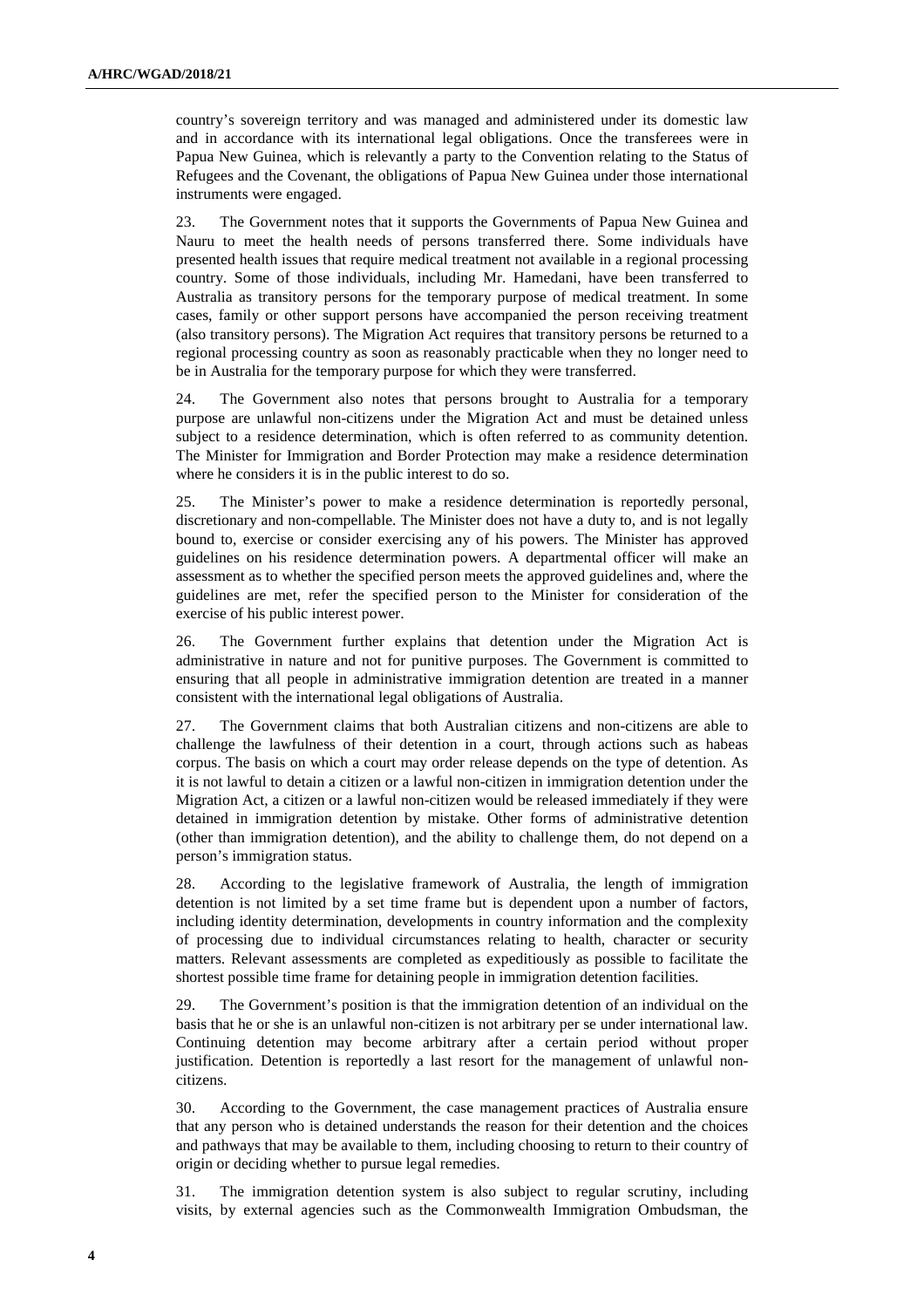Australian Human Rights Commission and the Office of the United Nations High Commissioner for Refugees (UNHCR) to ensure that people in immigration detention are treated humanely, decently and fairly.

32. Against that background, the Government explains that Mr. Hamedani arrived on Christmas Island as an undocumented illegal maritime arrival on 31 July 2013 and, at the time of his arrival, he was reasonably suspected to be an unlawful non-citizen and did not hold a visa to enter Australia. Under section 189 (3) of the Migration Act, if an officer knows or reasonably suspects that a person in an excised offshore place is an unlawful noncitizen, the officer must detain the person.

33. On 2 September 2013, Mr. Hamedani was transferred to the Manus Regional Processing Centre under section 198AD of the Migration Act. As he arrived into Australia after 19 July 2013, he was subject to mandatory regional processing.

34. On 5 August 2016, Mr. Hamedani was reportedly brought to Australia for medical treatment and detained under section 189 (1) of the Migration Act. He was subsequently transferred to Concord Hospital the same day for medical treatment.

35. On 15 August 2016, Mr. Hamedani was discharged from hospital and transferred to the Villawood Immigration Detention Centre.

36. On 17 September 2016, Mr. Hamedani was reportedly found to be a refugee under the Papua New Guinea Refugee Status Assessment process.

37. The Government explains that, on 10 November 2016, Mr. Hamedani's case was referred internally within the Department of Immigration and Border Protection for consideration against the Minister's guidelines for the exercise of his residence determination power under section 197AB of the Migration Act (a residence determination). On 23 February 2017, Mr. Hamedani was found not to meet the guidelines for referral to the Minister.

38. On 15 May 2017, Mr. Hamedani's case was again referred internally for consideration against the Minister's guidelines for residence determination referrals. Mr. Hamedani was found to meet the guidelines, and, on 13 June 2017, a submission for residence determination under section 197AB of the Migration Act was sent to the Minister. As referenced above, the Minister's power to make a residence determination is personal, discretionary and non-compellable. To date, no decision has been made on Mr. Hamedani's residence determination.

39. According to the Government, Mr. Hamedani has a mental health condition and a history of self-harm. In February 2018, he underwent a psychiatric review and was noted to be at moderate risk of self-harm and deterioration in his mental health.

40. As the Minister has not made a residence determination, Mr. Hamedani currently remains in immigration detention at the Villawood Immigration Detention Centre. As Mr. Hamedani arrived to Australia as an illegal maritime arrival and has not been cleared for immigration, he is barred from lodging any visa applications in Australia under section 46 of the Migration Act.

41. The Government rejects claims made by the source that Mr. Hamedani has not been guaranteed the possibility of administrative or judicial review or remedy of his ongoing detention. According to the Government, a person in immigration detention is able to seek judicial review of the lawfulness of his or her detention before the Federal Court or the High Court of Australia. Section 75 (v) of the Australian Constitution provides that the High Court has original jurisdiction in relation to every matter where a writ of mandamus, prohibition or injunction is sought against an officer of the Commonwealth.

42. The Government also rejects further claims made by the source that, as a result of the decision of the High Court in *Al-Kateb v. Godwin*, non-citizens are not equal before the courts. In that instance, the High Court held that the provisions of the Migration Act requiring the detention of non-citizens until they are removed, deported or granted a visa, even if removal were not reasonably practicable in the foreseeable future, were valid.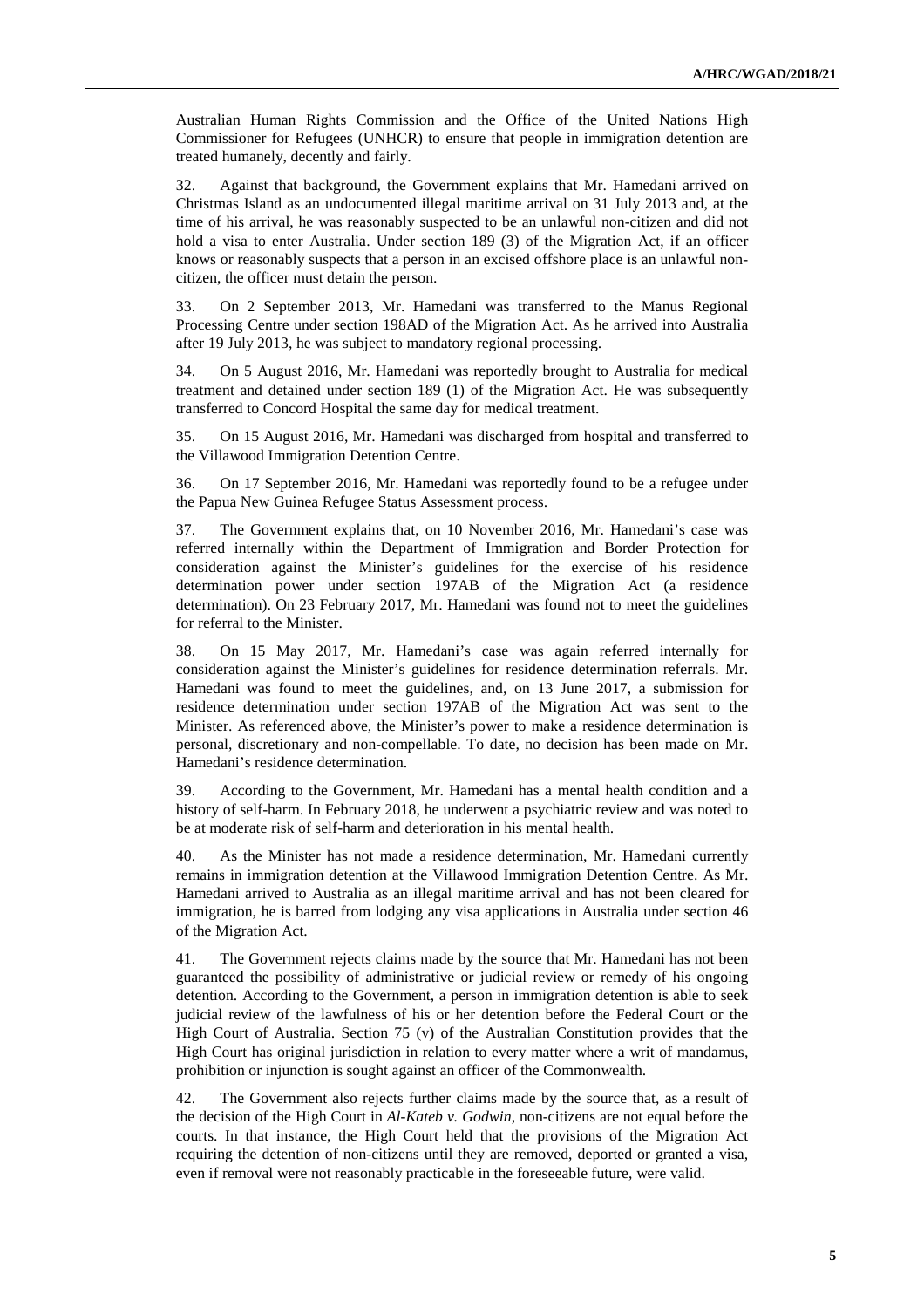43. The Government reiterates that both Australian citizens and non-citizens are able to challenge the lawfulness of their detention in a court, through actions such as habeas corpus, as referred to above in paragraph 27.

44. The Government also rejects claims by the source that the removal of Mr. Hamedani, as a person recognized by Papua New Guinea as a refugee would constitute refoulement. The Government of Australia takes its protection obligations seriously, and its protection arrangements are premised on the fundamental obligation of non-refoulement.

45. The Government explains that since Mr. Hamedani remains an unauthorized maritime arrival for the purposes of the Migration Act, section 198AD and section 198AH require that he be taken to a regional processing country as soon as reasonably practicable when it is determined that the temporary purpose for which he was brought to Australia no longer applies.

46. In relation to the discretionary power of the Minister, the Government explains that the Minister has a discretion under section 198AE of the Migration Act to determine that it is in the public interest that an illegal maritime arrival not be taken to a regional processing country. This discretion is non-compellable and non-delegable. The Minister has approved guidelines on his discretion under section 198AE of the Migration Act. A departmental officer will make an assessment as to whether the specified person meets the approved guidelines and, where the guidelines are met, refer the specified person to the Minister for consideration of the exercise of his public interest power. These guidelines address where an illegal maritime arrival has made credible claims that he or she faces a threat to his or her life or freedom on the basis of race, religion, nationality, membership of a particular social group or political opinion, or face a real risk of being subjected to torture, cruel, inhuman or degrading treatment or punishment, arbitrary deprivation of life or the death penalty if returned to the regional processing country.

47. The Government also rejects allegations by the source that, with regard to sections 189 (1), 196 (1) and 196 (3) of the Migration Act, removal or deportation would constitute refoulement. Mr. Hamedani is an unlawful non-citizen and is required under section 196 of the Act to be detained until he is removed from Australia under section 198 or 199 of the Act, dealt with for the purposes of being taken to a regional processing country, deported under section 200 of the Act or granted a visa.

48. The Government explains that, as a transitory person brought to Australia for a temporary purpose, Mr. Hamedani must be removed from Australia as soon as reasonably practicable after he no longer needs to be in Australia for that purpose. The Government has never indicated that it intended to take him to any place except back to a regional processing country. The Government has maintained that it will return Mr. Hamedani to a regional processing country once the temporary purpose for which he came to Australia ceases.

#### *Further comments from the source*

49. On 3 April 2018, the response from the Government was sent to the source for further comments. In its response of 9 April 2018, the source rejects what it views as the essence of the reply provided by the Government of Australia, namely that, because openended detention (subject to certain events, discussed below) is lawful in Australia, such detention is either not arbitrary or otherwise complies with the State party's international obligations. The source submits that, in its submission to the Working Group, the Government acknowledges that Mr. Hamedani, as an unlawful non-citizen, is lawfully detained under Australian law. The source however also submits that such lawful (under Australian law) detention is arbitrary and open-ended (or worse, indefinite).

50. Furthermore, the source underlines that, by the Government's own admission, the purpose of the State party's border protection policies, which includes administrative detention, is not tailored to the individual circumstances of a particular asylum seeker or refugee. Instead, the purpose of offshore detention and indefinite detention (or detention for an indeterminate amount of time) is to provide deterrence to others. If administrative detention is not for the stated statutory purposes (i.e., visa processing or removal, under the Migration Act), then it ceases to have a basis in the Act and becomes punitive. The source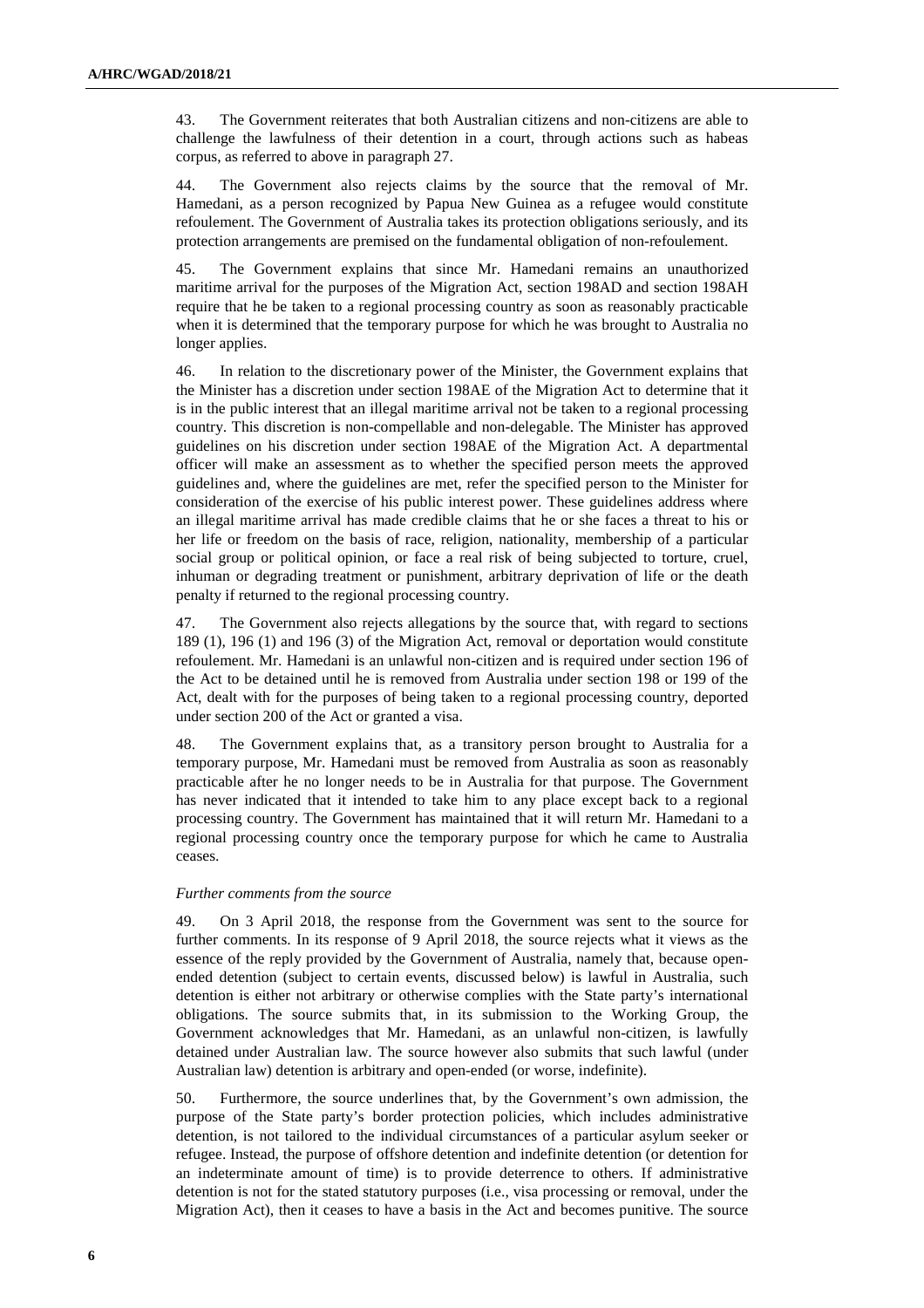notes that this is also contrary to the constitutional separation of powers between the judiciary and executive.

51. The source rejects that habeas corpus challenge is a possible option for Mr. Hamedani. Since his detention is lawful under Australian law, habeas corpus challenge is not applicable as this is for instances of unlawful detention.

52. The source further objects to the submission made by the Government stating that detention is used as a last resort for the management of unlawful non-citizens. According to the source, this is not correct, as under sections 189 (1) and 189 (3) of the Migration Act, an unlawful non-citizen must be detained. This is thus a mandatory requirement for which an individual departmental officer cannot exercise any discretion.

53. In relation to the Government's discussion of *Al-Kateb v. Godwin*, the source reiterates that the basic premise is that the administrative detention of non-citizens, as opposed to citizens, is lawful and the cited case thus reinforces the position of Mr. Hamedani, i.e. that his arbitrary open-ended detention is authorized under Australian law (by legislation and case law).

#### **Discussion**

54. The Working Group wishes to thank both the source and the Government for their engagement in the present case and the extensive comments provided, which will assist the Working Group in reaching its conclusions in the case.

55. The Working Group observes that, in its reply, the Government of Australia maintains that its responsibility cannot be implicated in the present case as it holds no effective control over the Manus Regional Processing Centre, which is where Mr. Hamedani has been held for most of his detention. Since this is a fundamental issue to the present case, the Working Group shall examine it first.

56. The Working Group observes that Mr. Hamedani arrived by boat on Christmas Island. The source submits that this was on 5 August 2013 while the Government has submitted that it was on 31 July 2013.

57. According to the Government, Mr. Hamedani was transferred to the Manus Regional Processing Centre on 2 September 2013. The Government has not provided any explanation as to what happened to Mr. Hamedani during the month between his initial detention and his transfer. The Working Group therefore presumes that during that time he was in the custody of the Australian authorities.

58. Mr. Hamedani's transfer on 2 September 2013 was based on the agreement between Papua New Guinea and Australia concerning the processing of asylum claims. The Working Group observes that the Government of Australia has submitted that Papua New Guinea exercises exclusive effective control over persons taken there under the regional processing arrangements, as was the case of Mr. Hamedani.

59. However, the Australian authorities initially detained Mr. Hamedani on the sovereign territory of Australia, where he was held in custody for a period of at least one month. Therefore, the decision to detain him was made on Australian soil, by the Australian authorities, as was the decision to transfer him to the Manus Regional Processing Centre. The Working Group therefore rejects any submissions that the responsibility of the Australian authorities is not implicated in the initial detention of Mr. Hamedani or in the decision to transfer him to the Centre.

60. Furthermore, in relation to the time that Mr. Hamedani spent in the Manus Regional Processing Centre, the Working Group observes that the Government of Australia in its reply claims that its responsibility cannot be implicated as it holds no effective control over the facility.

61. However, the Working Group observes that UNHCR has stated that asylum seekers and refugees should ordinarily be processed in the territory of the State where they arrive,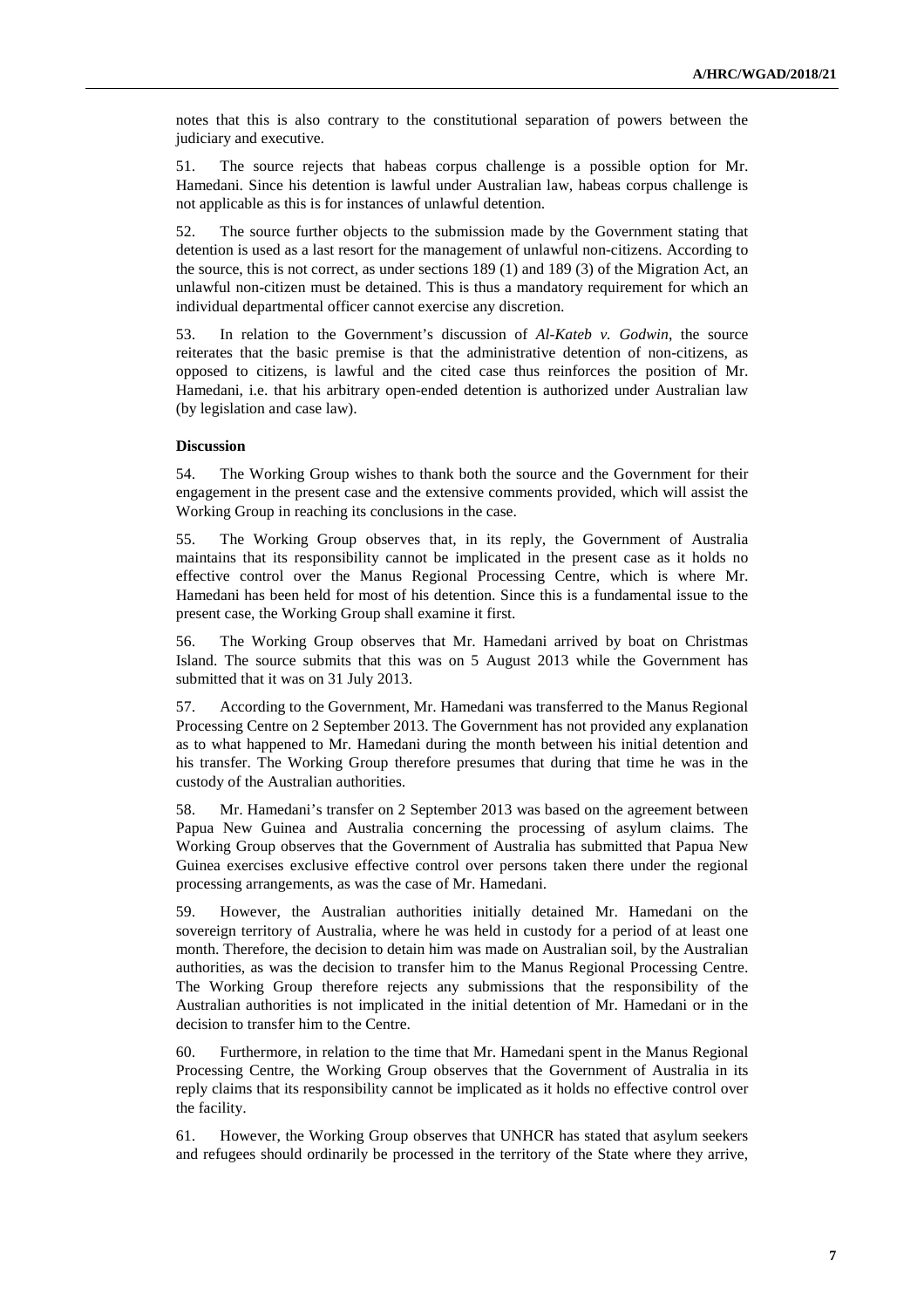or which otherwise has jurisdiction over them. Furthermore, all cooperation arrangements should build on and strengthen national asylum systems, not undermine or deflect responsibilities onto other States.<sup>4</sup>

62. The Working Group further notes the findings of UNHCR following its monitoring visits conducted to the Manus Regional Processing Centre, including during the time when Mr. Hamedani was there. In its report on the monitoring visit to Manus Island, Papua New Guinea on 23 to 25 October 2013, UNHCR concluded:

UNHCR maintains its position that the physical transfer of asylum seekers from Australia to Papua New Guinea, as an arrangement agreed by two [States parties of the Convention relating to the Status of Refugees], does not extinguish the legal responsibility of Australia for the protection of the asylum-seekers affected by the transfer arrangements. In short, both Australia and Papua New Guinea have shared and joint responsibility to ensure that the treatment of all transferred asylum-seekers is fully compatible with their respective obligations under the … Convention and other applicable international instruments.<sup>5</sup>

63. This position is in line with that of the Working Group, which is explained in its revised deliberation No. 5 on the deprivation of liberty of migrants: when a State maintains migration detention facilities in the territory of another State, both States remain jointly responsible for the detention. The Working Group therefore considers that the Government of Australia remains responsible for the detention of Mr. Hamedani since his detention on 31 July 2013.

64. The Working Group will now consider the allegations made by the source that the detention of Mr. Hamedani was arbitrary and falls under categories II, IV and V and shall examine these in turn.

65. The source has alleged that the detention of Mr. Hamedani is arbitrary and falls under category II as he was detained while exercising the right to seek asylum. The Government of Australia has rejected these claims, noting that Mr. Hamedani was detained as an unlawful non-citizen as he did not have a valid visa upon his arrival in Australia.

66. The source has submitted that Mr. Hamedani arrived on Christmas Island to seek asylum while the Government has asserted that he arrived as an unlawful non-citizen. Upon his arrival, he was immediately detained by the Australian authorities. The Working Group notes that the Government of Australia does not dispute this fact but explains that if an officer knows or reasonably suspects that a person in an excised offshore place is an unlawful non-citizen, the officer must detain that person, noting that this is precisely was happened to Mr. Hamedani.

67. The Working Group observes, however that anyone seeking asylum is likely to arrive without a valid visa and reiterates<sup>6</sup> that seeking asylum is not a criminal act; on the contrary, seeking asylum is a universal human right, enshrined in article 14 of the Universal Declaration of Human Rights, and in the Convention relating to the Status of Refugees, and its Protocol. The Working Group notes that those instruments constitute international legal obligations undertaken by Australia.

<sup>4</sup> See UNHCR monitoring visit to Manus Island, Papua New Guinea, 23 to 25 October 2013, para. 15. Available at http://www.unhcr.org/publications/legal/58117aff7/unhcr-monitoring-visit-to-manusisland-papua-new-guinea-23-to-25-october.html. See also UNHCR position paper on bilateral and/or multilateral arrangements for processing claims for international protection and finding durable solutions for refugees (April 2016), available at www.refworld.org/pdfid/5915aa484.pdf; and UNHCR, guidance note on bilateral and/or multilateral transfer arrangements of asylum-seekers (May 2013), available at www.refworld.org/docid/51af82794.html, paras. 1 and 3 (vi).

<sup>&</sup>lt;sup>5</sup> See UNHCR monitoring visit to Manus Island, para 16. See also the submission by UNHCR on the inquiry into the serious allegations of abuse, self-harm and neglect of asylum seekers in relation to the Nauru Regional Processing Centre (November 2016), para. 11, available at www.unhcr.org/58362da34.pdf.

<sup>&</sup>lt;sup>6</sup> See opinions No. 28/2017 and No. 42/2017, and revised deliberation No. 5, para. 9.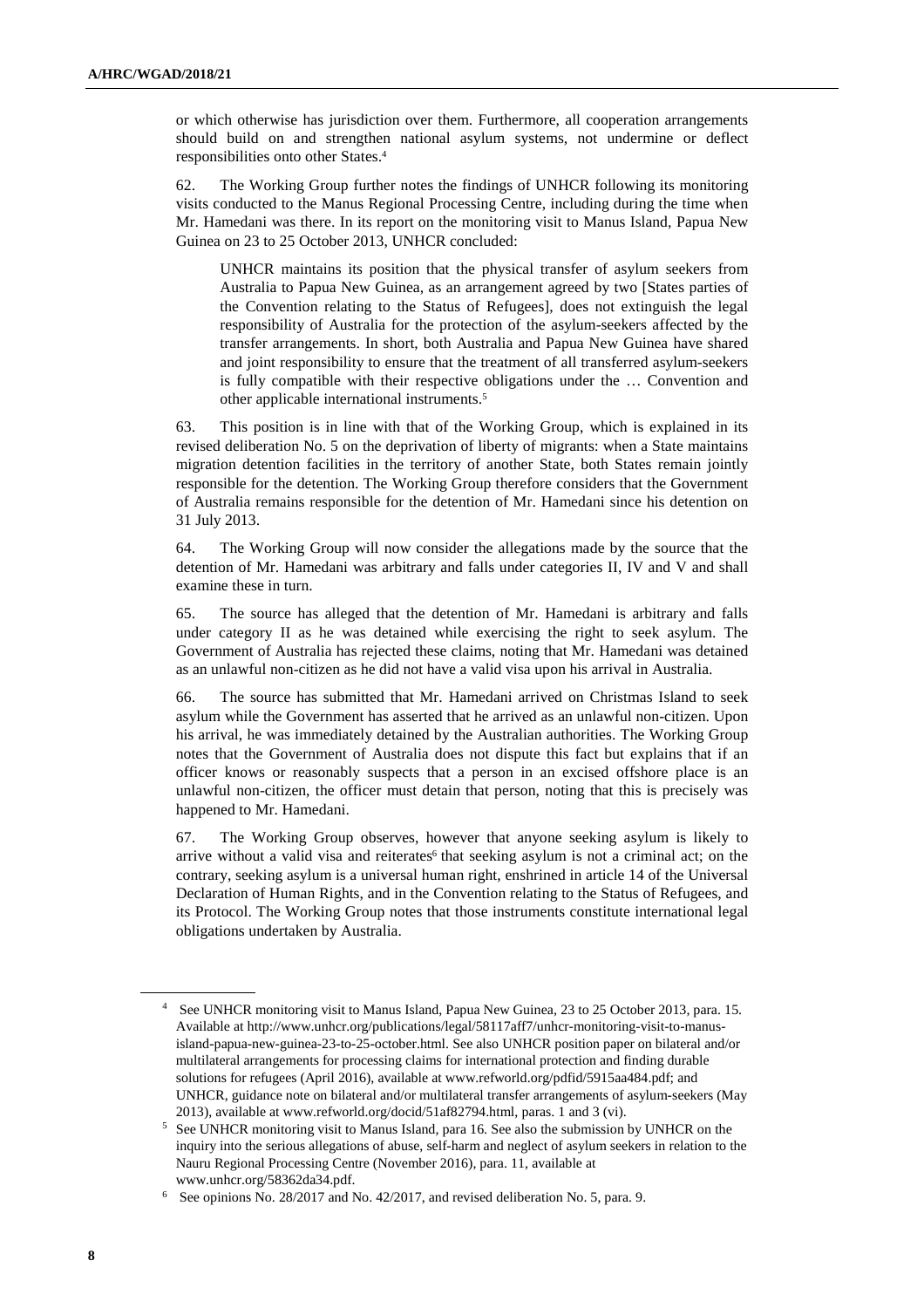68. As the Working Group has stated in its revised deliberation No. 5, any form of administrative detention or custody in the context of migration must be applied as an exceptional measure of last resort, for the shortest period and only if justified by a legitimate purpose, such as documenting entry and recording claims or initial verification of identity if in doubt.

69. In the present case, Mr. Hamedani was detained upon his arrival by the Australian authorities, who held him for about one month before transferring him to the Manus Regional Processing Centre. It is thus clear to the Working Group that Mr. Hamedani was not detained in order to document his entry or verification of identity. On the contrary, the Working Group observes, as the source has pointed out that under sections 189 (1) and 189 (3) of the Migration Act, an unlawful non-citizen must be detained. This is a mandatory requirement for which an individual departmental officer cannot exercise any discretion.

70. However, the Working Group underlines that deprivation of liberty in the immigration context must be a measure of last resort and alternatives to detention must be sought in order to meet the requirement of proportionality.<sup>7</sup> As the Human Rights Committee has argued in paragraph 18 of its general comment No. 35 (2014) on liberty and security of person:

[A]sylum seekers who unlawfully enter a State party's territory may be detained for a brief initial period in order to document their entry, record their claims and determine their identity if it is in doubt. To detain them further while their claims are being resolved would be arbitrary in the absence of a particular reason specific to the individual, such as an individualized likelihood of absconding, a danger of crimes against others or a risk of acts against national security.

71. In its response, the Government of Australia has failed to explain the individualized, specific reasons that would have justified the need to deprive Mr. Hamedani of his liberty while his asylum claim would be considered. Furthermore, it failed to consider any alternatives to detention. On the contrary, as the Government itself clearly states, the purpose of its border protection policies, which include administrative detention, is to provide deterrence to others. It is thus clear to the Working Group that there was no individualized assessment carried out in relation to the need to detain Mr. Hamedani, and the Australian officials simply followed the policy of automatic immigration detention without any assessment of the need to detain or indeed without presenting Mr. Hamedani before a judicial authority. In other words, Mr. Hamedani was subjected to a mandatory immigration detention policy, which the Working Group has already determined to be arbitrary in a number of cases concerning Australia. 8 The Working Group reiterates that such policies are contrary to article 9 of the Covenant and breach the right to seek asylum as envisaged in international law. The Working Group therefore concludes that Mr. Hamedani was detained while exercising his right to seek asylum and his detention is therefore arbitrary, falling under category II.

72. The source has further submitted that the detention of Mr. Hamedani is arbitrary under category IV since he is a refugee who has been subjected to prolonged administrative custody and has not been guaranteed the possibility of administrative or judicial review or remedy. The Government of Australia denies those allegations, arguing that a person in immigration detention is able to seek judicial review of the lawfulness of his or her detention before the Federal Court or the High Court of Australia through such actions as habeas corpus.

73. The Working Group observes that Mr. Hamedani has been in detention since 31 July 2013. While Mr. Hamedani spent part of this time in the Manus Regional Processing Centre, the Working Group has already established that Australia cannot absolve itself of the responsibility in that regard. At the moment, Mr. Hamedani is held in an immigration detention centre in Australia and his only remaining option is to await the discretionary decision of the Minister for Immigration and Border Protection. The Working Group notes

<sup>&</sup>lt;sup>7</sup> See A/HRC/10/21, para. 67. See also revised deliberation No. 5, paras. 12 and 16.

<sup>8</sup> See opinions No. 28/2017, No. 42/2017 and No. 71/2017.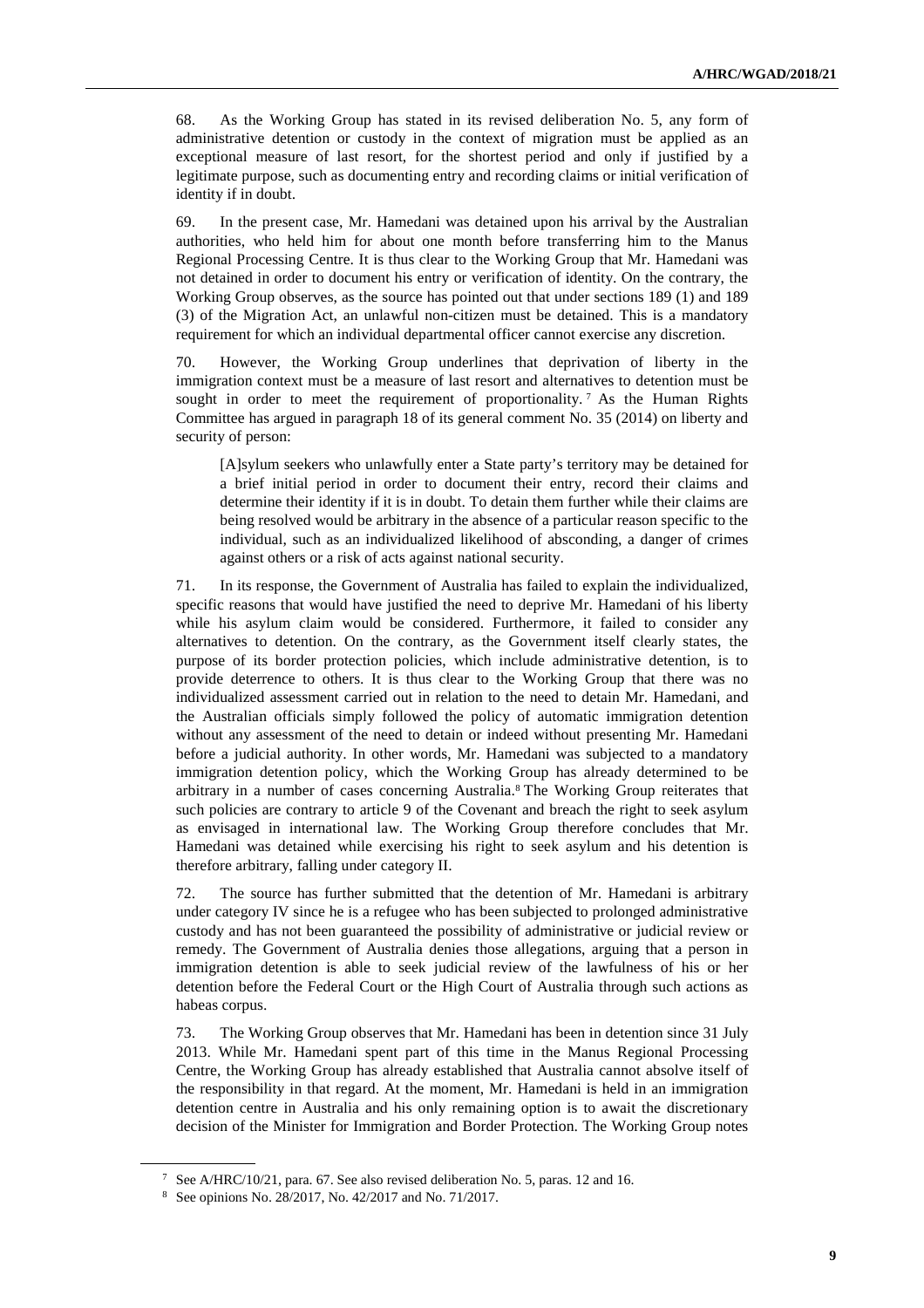that Mr. Hamedani has been waiting for such a decision since May 2017 and that the Government has not disputed any of these submissions in its reply.

74. The Working Group recalls that, according to the United Nations Basic Principles and Guidelines on Remedies and Procedures on the Right of Anyone Deprived of Their Liberty to Bring Proceedings Before a Court, the right to challenge the lawfulness of detention before a court is a self-standing human right, which is essential to preserve legality in a democratic society.<sup>9</sup> That right, which in fact constitutes a peremptory norm of international law, applies to all forms of deprivation of liberty<sup>10</sup> and applies to all situations of deprivation of liberty, including not only to detention for purposes of criminal proceedings but also to situations of detention under administrative and other fields of law, including military detention, security detention, detention under counter-terrorism measures, involuntary confinement in medical or psychiatric facilities and migration detention.  $11$  Moreover, it applies irrespective of the place of detention or the legal terminology used in the legislation, and any form of deprivation of liberty on any ground must be subject to effective oversight and control by the judiciary.<sup>12</sup>

75. The Working Group observes that, since he was detained, Mr. Hamedani has not been admitted before any judicial body that could have examined the need for him to remain in detention, and no judicial body has ever been involved in the assessment of the legality of Mr. Hamedani's detention, which would necessarily involve the assessment of the legitimacy, need and proportionality to detain. <sup>13</sup> In fact, by the Government's own admission, the only avenue of redress available to Mr. Hamedani is to await the discretionary decision of the Minister for Immigration and Border Protection. This, however, is not a judicial body that could review the legality of his detention.

76. The Working Group also recalls the numerous findings by the Human Rights Committee where the application of mandatory immigration detention in Australia and the impossibility of challenging such detention has been found to be in breach of article 9 (1) of the Covenant.14 Moreover, as the Working Group notes in its revised deliberation No. 5, detention in migration setting must be exceptional and in order to ensure this, alternatives to detention must be sought.15 In the case of Mr. Hamedani, it is clear to the Working Group that there was never any consideration of alternatives to detention, which is a further breach of article 9 of the Covenant.

77. The Working Group thus concludes that Mr. Hamedani has been denied the right to challenge the continued legality of his detention in breach of article 9 of the Covenant and that his detention is therefore arbitrary, falling under category IV.

78. Furthermore, the source submits that the detention of Mr. Hamedani falls under category V, as Australian citizens and non-citizens are not equal before the courts and tribunals of Australia owing to the effective result of the decision of the High Court in *Al-Kateb v. Godwin*. According to that decision, while Australian citizens can challenge administrative detention, non-citizens cannot. The Government denies those allegations, arguing that in the cited case the High Court held that provisions of the Migration Act requiring detention of non-citizens until they are removed, deported or granted a visa, even if removal were not reasonably practicable in the foreseeable future, were valid.

<sup>9</sup> See A/HRC/30/37, paras. 2–3.

<sup>10</sup> Ibid, para. 11.

 $11$  Ibid, para. 47 (a).

<sup>12</sup> Ibid, para. 47 (b).

<sup>13</sup> See revised deliberation No. 5, paras. 12–13.

<sup>14</sup> See *C. v. Australia*; *Baban et al. v. Australia* (CCPR/C/78/D/1014/2001); *Shafiq v. Australia* (CCPR/C/88/D/1324/2004); *Shams et al. v. Australia* (CCPR/C/90/D/1255,1256,1259, 1260,1266,1268,1270&1288/2004); *Bakhtiyari v. Australia* (CCPR/C/79/D/1069/2002); *D and E and their two children v. Australia* (CCPR/C/87/D/1050/2002); *Nasir v. Australia*  (CCPR/C/116/D/2229/2012); and *F.J. et al. v. Australia* (CCPR/C/116/D/2233/2013).

<sup>15</sup> See also A/HRC/13/30, para. 59. See also E/CN.4/1999/63/Add.3, para. 33; A/HRC/19/57/Add.3, para. 68 (e); A/HRC/27/48/Add.2, para. 124; and A/HRC/30/36/Add.1, para. 81. See also opinion No. 72/2017.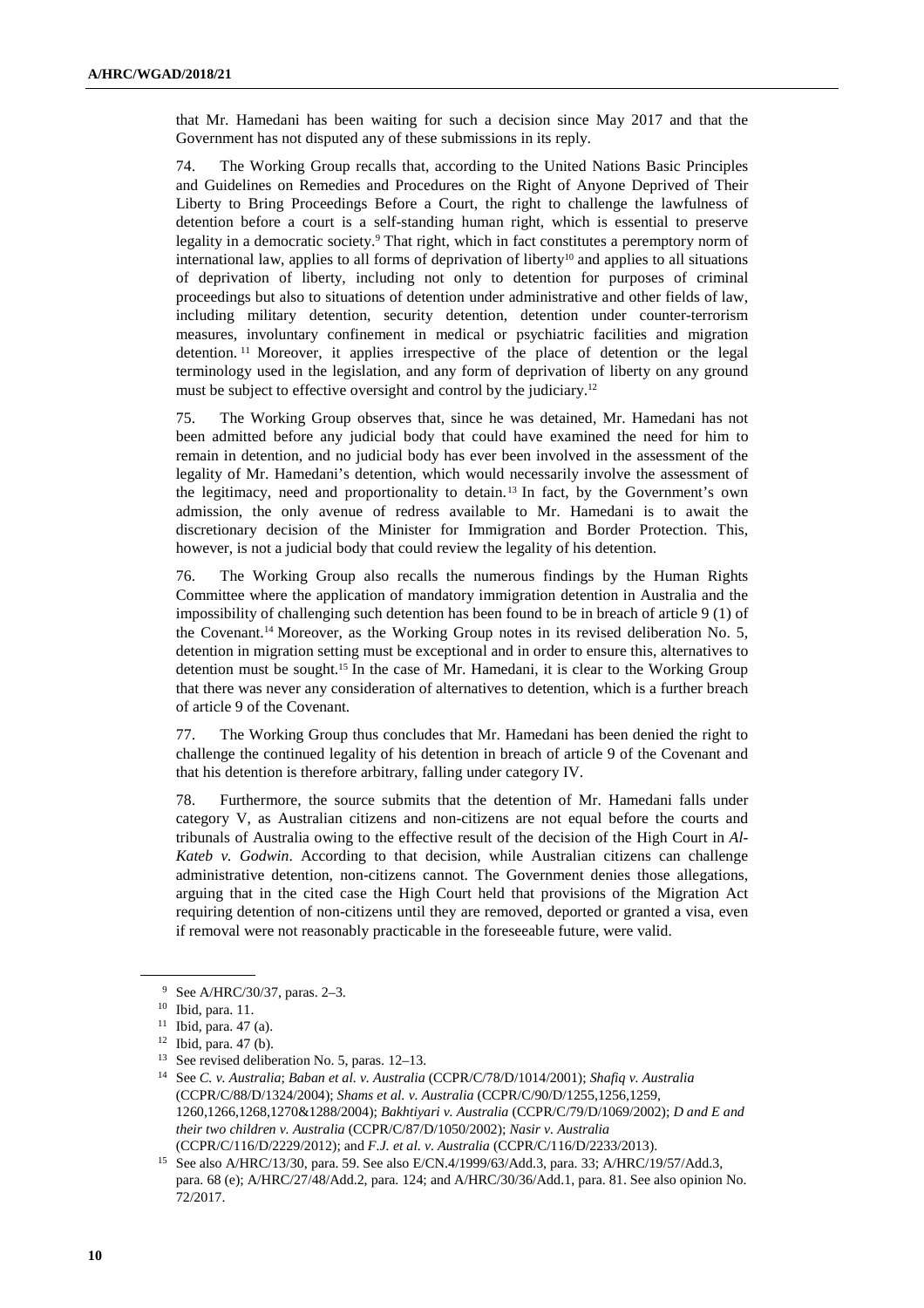79. The Working Group is puzzled by the explanation provided by the Government in its reply as to the High Court's decision in that case, as it only confirms that the High Court affirmed the legality of the detention of non-citizens until they are removed, deported or granted a visa, even if removal were not reasonably practicable in the foreseeable future. In other words, the Government has actually failed to explain how such non-citizens can challenge their continued detention after that decision.

80. The Working Group notes the numerous findings by the Human Rights Committee, as referred to in paragraph 76 and footnote 18 above, and also notes that the effect of the decision of the High Court of Australia in the above-mentioned case is such that noncitizens have no effective remedy against their continued administrative detention.

81. In that respect, the Working Group specifically notes the jurisprudence of the Human Rights Committee in which it examined the implications of the High Court's judgment in the case of *Al-Kateb v. Godwin* and concluded that the effect of that judgment was such that there was no effective remedy to challenge the legality of continued administrative detention.<sup>16</sup>

82. In the past, the Working Group has concurred with the views of the Human Rights Committee on this matter,<sup>17</sup> and this remains the position of the Working Group in the present case. The Working Group underlines that this situation is discriminatory and contrary to articles 16 and 26 of the Covenant. It therefore concludes that the detention of Mr. Hamedani is arbitrary, falling under category V.

83. Finally, the Working Group notes with concern that the present case is among several cases concerning immigration detention in Australia that has come before it during the past year.18 All of those cases address the mandatory immigration detention policy and, in all cases, the Working Group has found the detention to be arbitrary.

#### **Disposition**

84. In the light of the foregoing, the Working Group renders the following opinion:

The deprivation of liberty of Ghasem Hamedani, being in contravention of articles 2, 3, 7, 8 and 9 of the Universal Declaration of Human Rights and of articles 2, 9, 16 and 26 of the International Covenant on Civil and Political Rights, is arbitrary and falls within categories II, IV and V.

85. The Working Group requests the Government of Australia to take the steps necessary to remedy the situation of Mr. Hamedani without delay and bring it into conformity with the relevant international norms, including those set out in the Universal Declaration of Human Rights and the International Covenant on Civil and Political Rights.

86. The Working Group considers that, taking into account all the circumstances of the case, the appropriate remedy would be to release Mr. Hamedani immediately and accord him an enforceable right to compensation and other reparations, in accordance with international law.

87. The Working Group urges the Government to ensure a full and independent investigation of the circumstances surrounding the arbitrary deprivation of liberty of Mr. Hamedani and to take appropriate measures against those responsible for the violation of his rights.

#### **Follow-up procedure**

88. In accordance with paragraph 20 of its methods of work, the Working Group requests the source and the Government to provide it with information on action taken in follow-up to the recommendations made in the present opinion, including:

(a) Whether Mr. Hamedani has been released and, if so, on what date;

<sup>16</sup> See *F.J. et al. v. Australia*, para. 9.3.

<sup>17</sup> See opinions No. 20/2018, No. 71/2017, No. 42/2017 and No. 28/2017.

<sup>18</sup> Ibid.